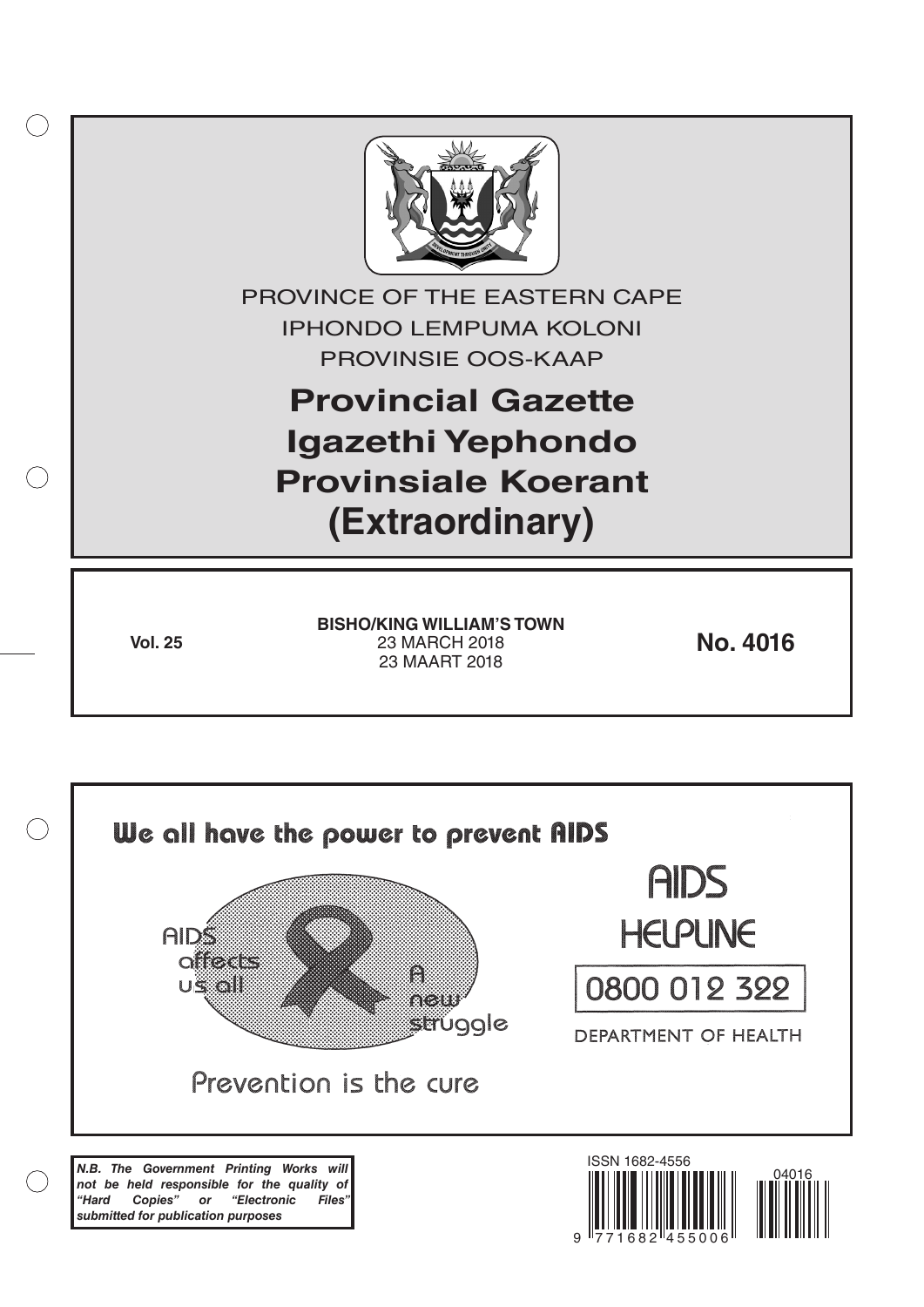# **IMPORTANT NOTICE:**

**The GovernmenT PrinTinG Works Will noT be held resPonsible for any errors ThaT miGhT occur due To The submission of incomPleTe / incorrecT / illeGible coPy.**

**no fuTure queries Will be handled in connecTion WiTh The above.**

#### **CONTENTS**

|    |                                                                                                                    | Gazette<br>No. | Page<br>No. |
|----|--------------------------------------------------------------------------------------------------------------------|----------------|-------------|
|    | <b>PROVINCIAL NOTICES • PROVINSIALE KENNISGEWINGS</b>                                                              |                |             |
| 57 | Local Government: Municipal Electoral Act (27/2000): Ward 2, Kou-Kamma (EC109) Municipality: Election<br>timetable | 4016           |             |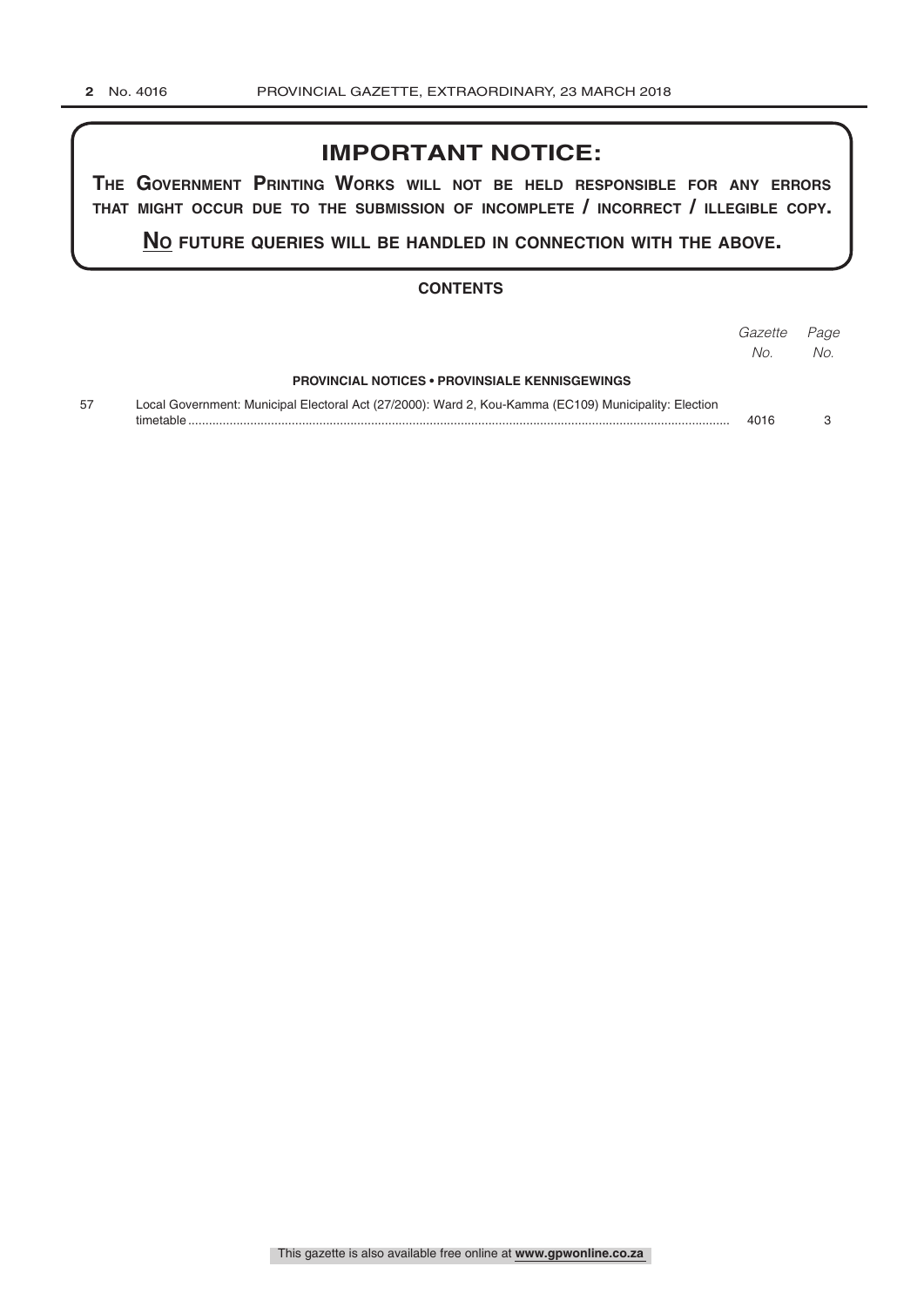# Provincial Notices • Provinsiale Kennisgewings

#### **PROVINCIAL NOTICE 57 OF 2018**

# **ELECTORAL COMMISSION**

### **ELECTION TIMETABLE**

The Electoral Commission hereby gives notice that it has in terms of section 11 of the Local Government: Municipal Electoral Act, 2000, compiled the election timetable set out below to apply to the municipal by-elections to be held on 11 April 2018 in respect of Ward 2 of the Kou-Kamma [EC109] Municipality as proclaimed by Provincial Notice number 49 of 2018 as published in the Provincial Gazette Extraordinary No 4013 of the Eastern Cape, dated 15 March 2018. A reference to "section" in this election timetable is a reference to that section in the Local Government: Municipal Electoral Act, 2000 (Act No. 27 of 2000).

#### **Cut-off time for act to be performed**

1 An act required in terms of this Act to be performed by not later than a date in the election timetable must be performed before 17:00 on that date, unless otherwise specified.

#### **Certification of the voters' roll**

2 By 19 March 2018 chief electoral officer must certify the segments of the voters' roll for the voting districts to be used in the by-elections in terms of section 6(2)(a).

## **Notice that lists of addresses of voting stations are available for inspection**

3 By 19 March 2018 the chief electoral officer must give notice that copies of a list of voting stations and their addresses will be available for inspection at the office of the Commission's local representative in terms of section 19(5).

#### **Notice of route of mobile voting stations**

4 If the Commission decides to use mobile voting stations in the byelections, the Commission must by 23 March 2018 give notice of the route, including the locations and estimated times of stopping of each mobile voting station in terms of section 22(1).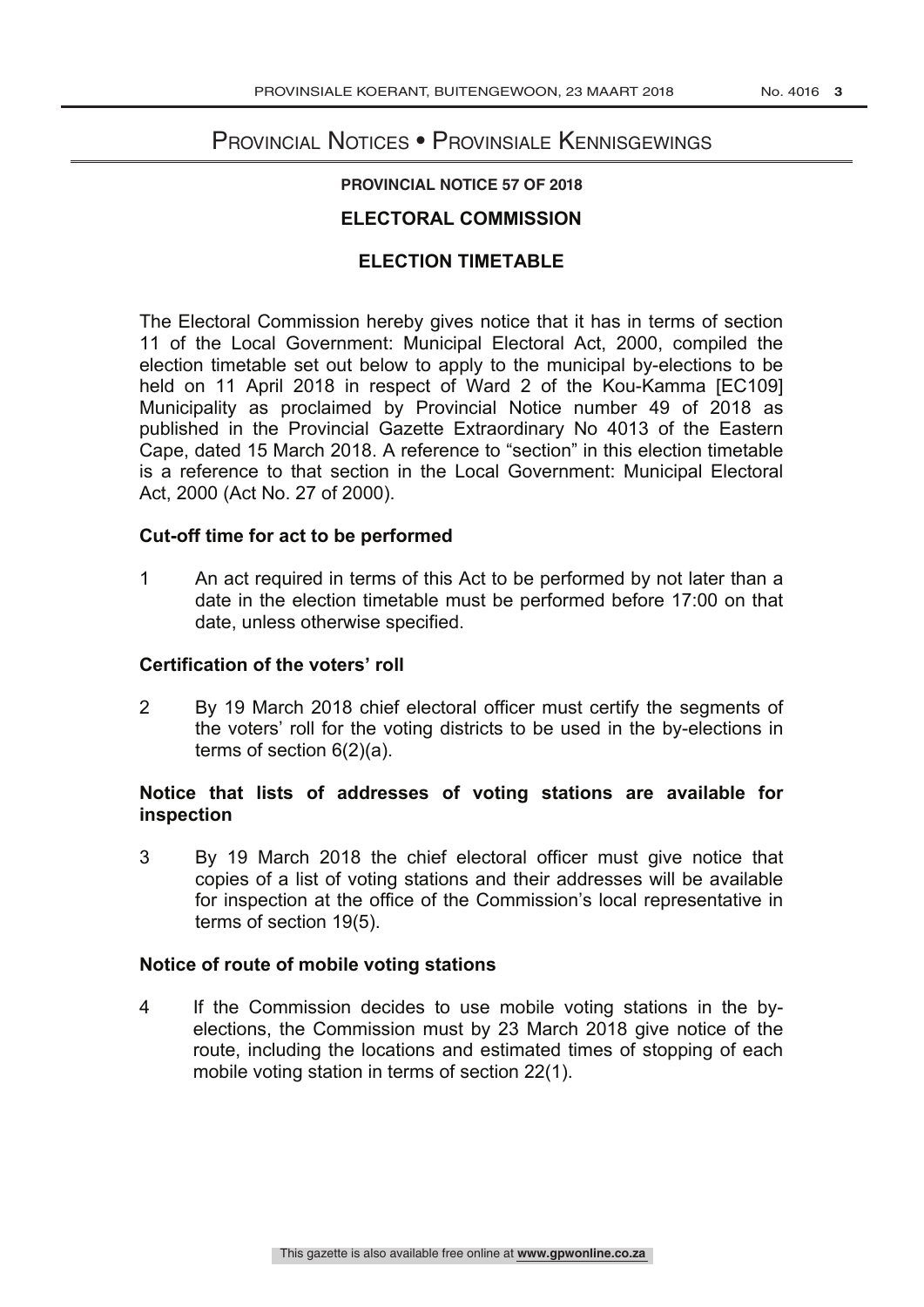#### **Cut–off date for nomination of ward candidates to contest an election**

5 By no later than 19 March 2018 at 17h00, the nomination of a person to contest the by-election in a municipality as a ward candidate must be submitted to the Commission's local representative on a prescribed form and in the prescribed manner in terms of section 17(1).

#### **Cut–off date for compilation and certification of ward candidate lists**

6 By 26 March 2018 the Commission must compile for each ward a list of ward candidates, certify those lists for that by-election, and keep copies of the lists available at the office of the Commission's local representative in terms of section 18 (1).

#### **Cut-off date for issuing certificates**

7 By 26 March 2018 the Commission must issue to each ward candidate contesting the by-election, a prescribed certificate in terms of section 18(1)(d).

#### **Application for special vote**

8 10(1) By no later than 29 March 2018 a voter may apply in terms of Regulation 28B (1) to cast special vote within the voting district where she or he is registered. [Applications for special votes will only be received from 26 March 2018]

(2) On 10 April 2018 voters who had successfully applied to cast their special votes at the voting station, may visit the voting station between 08h00 and 17h00 to cast their special votes.

(3) On 10 April 2018 voting officers must visit voters who had successfully applied to cast their special votes at their places of residence, to afford them the opportunity to cast their votes there.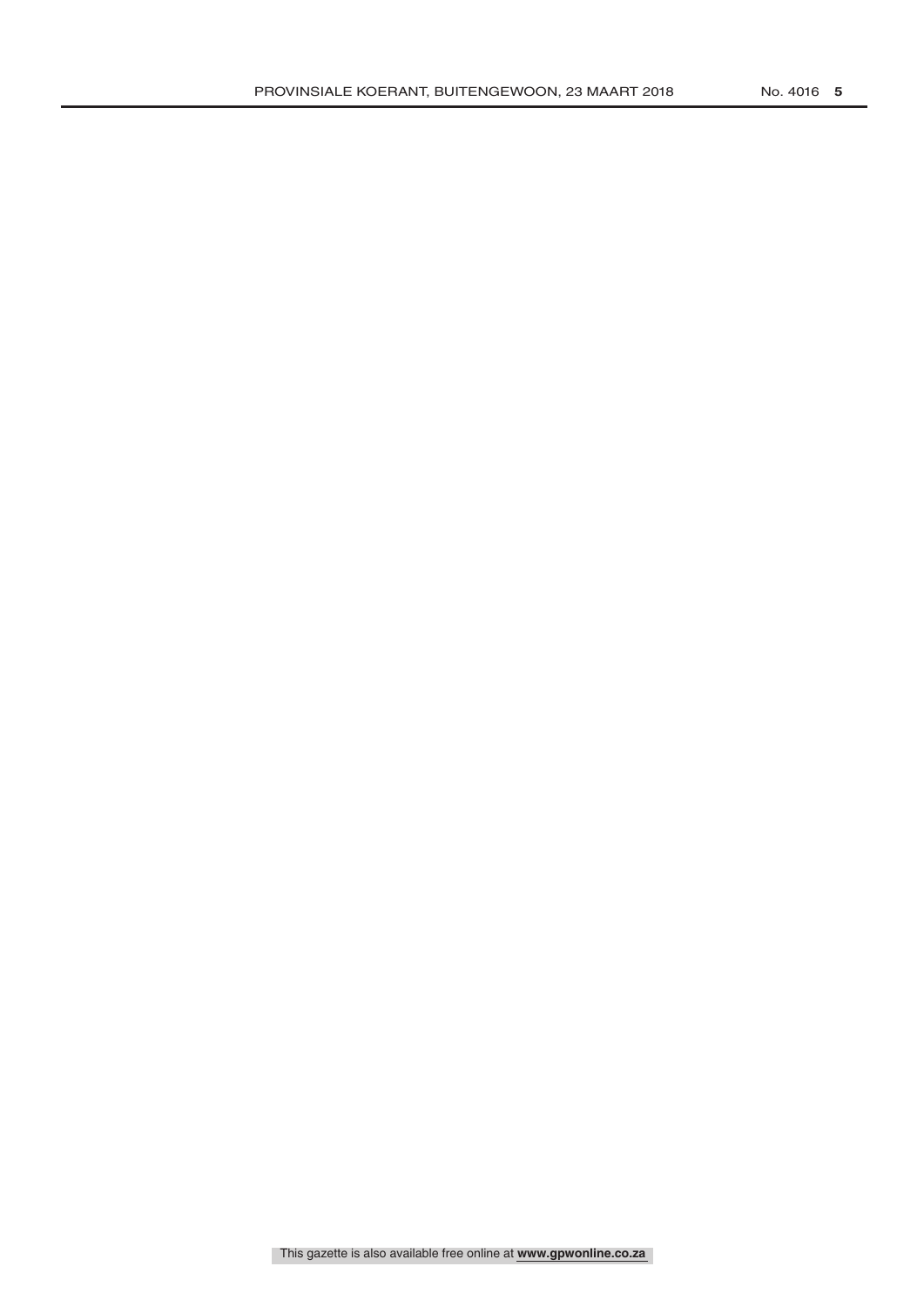This gazette is also available free online at **www.gpwonline.co.za**